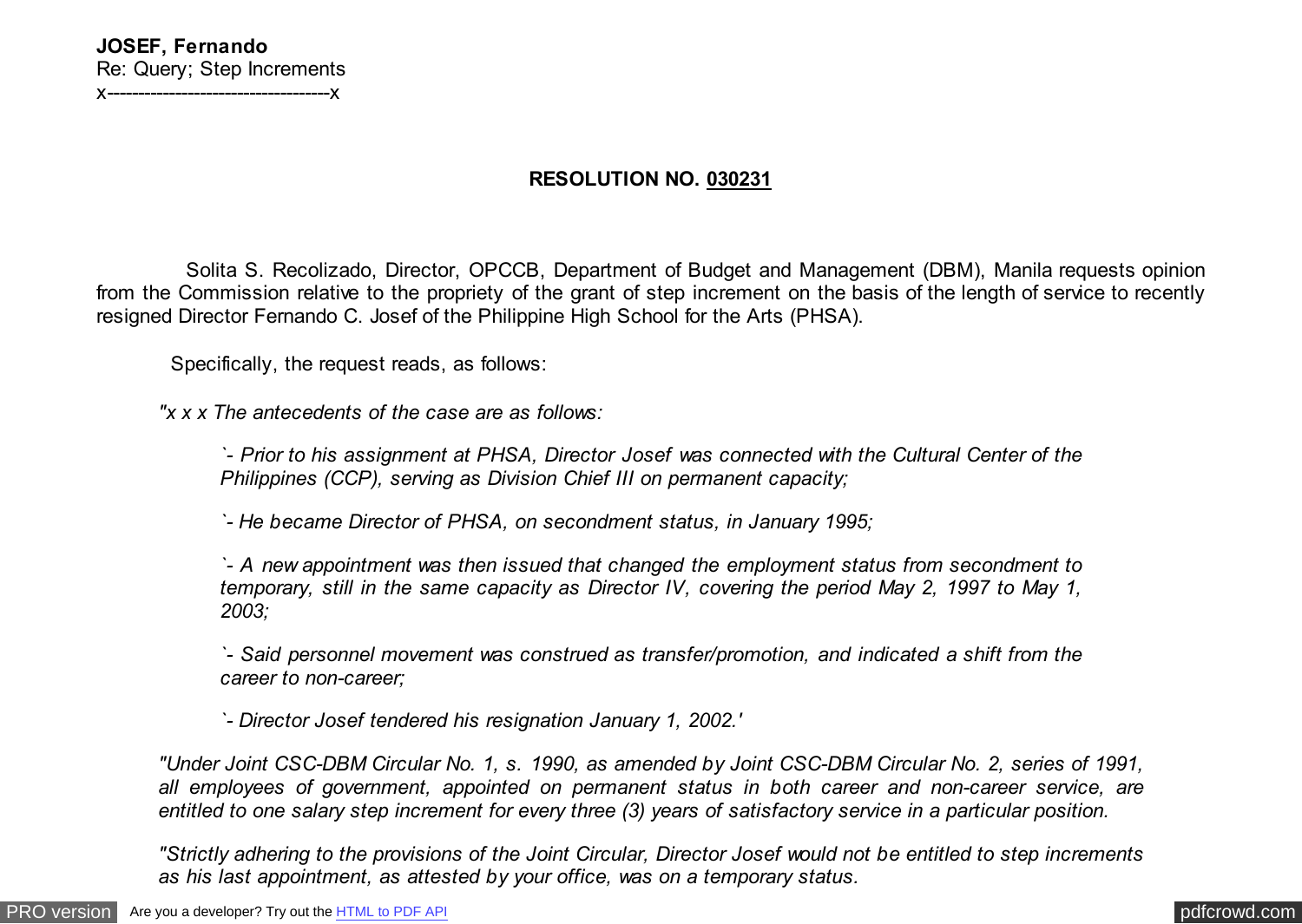*"Under the Implementing Rules and Regulations of Executive Order 420, which provided for the establishment of PHSA, the Director shall be appointed for a term of six (6) years. Relatedly, the Career Executive Service Board (CESB) has clarified that positions with a fixed term of Office are not within the coverage of the Career Executive Service (CES), hence, a CES eligibility is not a requirement for appointment to said position. Under the rules of the CSC, temporary appointments are issued due to the failure of incumbents to meet all the requirements for the position, and should not exceed twelve (12) months.*

*"We believe that the tenure clause was the prime reason for the provisional appointment of Director Josef. He is thus entitled to salary increments due to length of service reckoning from the day he served as Director as PHSA on secondment status."*

 A thorough scrutiny of the above representation reveals that the main issue that needs to be addressed is whether then Director Josef is entitled to step-increment from the time of his secondment to the PHSA as Director IV until his resignation on January 1, 2002.

 **Section 1(b), Rule II and Section 2, Rule III of Joint CSC-DBM Circular No. 1, s. 1990** provide respectively, as follows:

 *"Rule II. Selection Criteria*

 *"Section 1. Step Increments shall be granted to all deserving officials and employees x x x*

*x x x*

 *"(b) Length of Service – For those who have rendered continuous satisfactory service in a particular position for at least three (3) years.*

 *"Rule III. Step Increments*

*x x x*

 *"Section 2. Length of Service – A one (1) step increment shall be granted officials and employees for every three (3) years of continuous satisfactory service in the position. Years of service in the position shall include the following:*

 *'(a) Those rendered before the position was reclassified to a position title with a lower or the same salary grade allocation; and*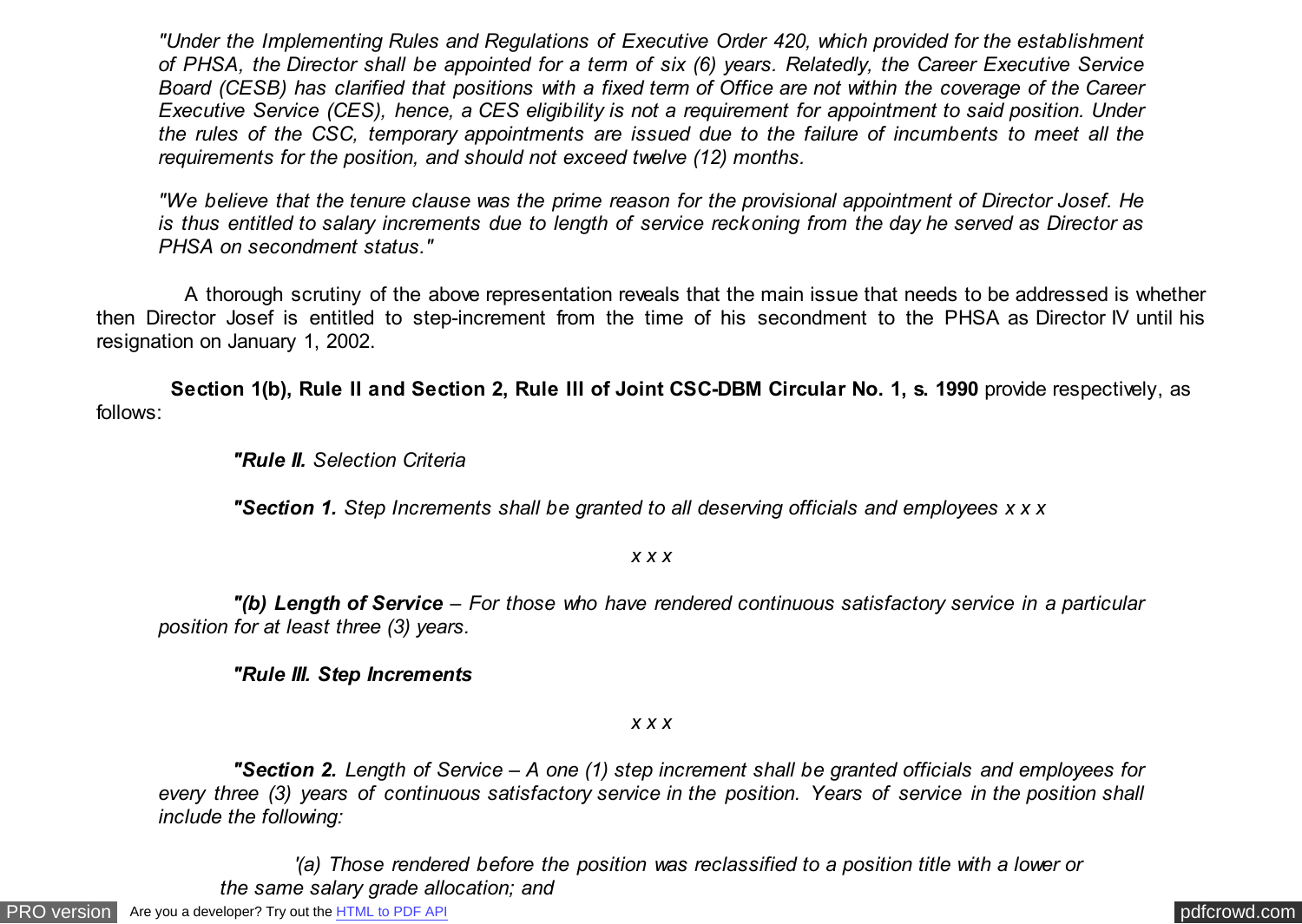*'(b) Those rendered before the incumbent was transferred to another position within the same agency or to another agency without a change in position title and salary grade allocation."*

 The grant of step increment on the basis of length of service requires that an employee must have rendered at least three (3) years of continuous and satisfactory service in the position to which he/she is an incumbent **(CSC Resolution No. 02-1035 dated August 7, 2002, re: DERY, Merlita M.).** Moreover, length of service includes those rendered by an incumbent prior to his transfer to another position within the same agency or to another agency without a change in position title and salary grade.

 Records show that Cultural Center of the Philippines (CCP) was created under **Presidential Decree (PD) No. 15 dated October 5, 1972, Sections 6 and 8** of which provide, as follows:

 *"Section 6. Board of Trustees. – The governing powers and authority of the corporation shall be vested in, and exercised by, a Board of nine (9) trustees who shall serve without compensation.*

## *x x x*

 *"Section 8. Appointment of Personnel. – The Chairman, with the confirmation of the Board, shall have the power to appoint all officers, staff and personnel of the Center with such compensation as may be fixed by the Board, who shall be residents of the Philippines. x x x."*

 On the other hand, PHSA was converted into a regular government agency under **Executive Order (EO) No. 420 dated September 7, 1990** issued by then President Corazon C. Aquino, **Sections 3 and 6** of which provide, as follows:

 *"Section 3. Advisory Council. The High School shall have an Advisory Council, composed of the following members:*

 *'(a) President of the Cultural Center of the Philippines who shall be the Chairman, exofficio;*

 *'(b) Undersecretary of the Department of Education, Culture and Sports, who shall be the Vice-Chairman, ex-officio;*

 *'(c) Artistic Director of the Cultural Center of the Philippines, ex-officio;*

 *'(d) Director of the Bureau of Secondary Education of the Department of Education,*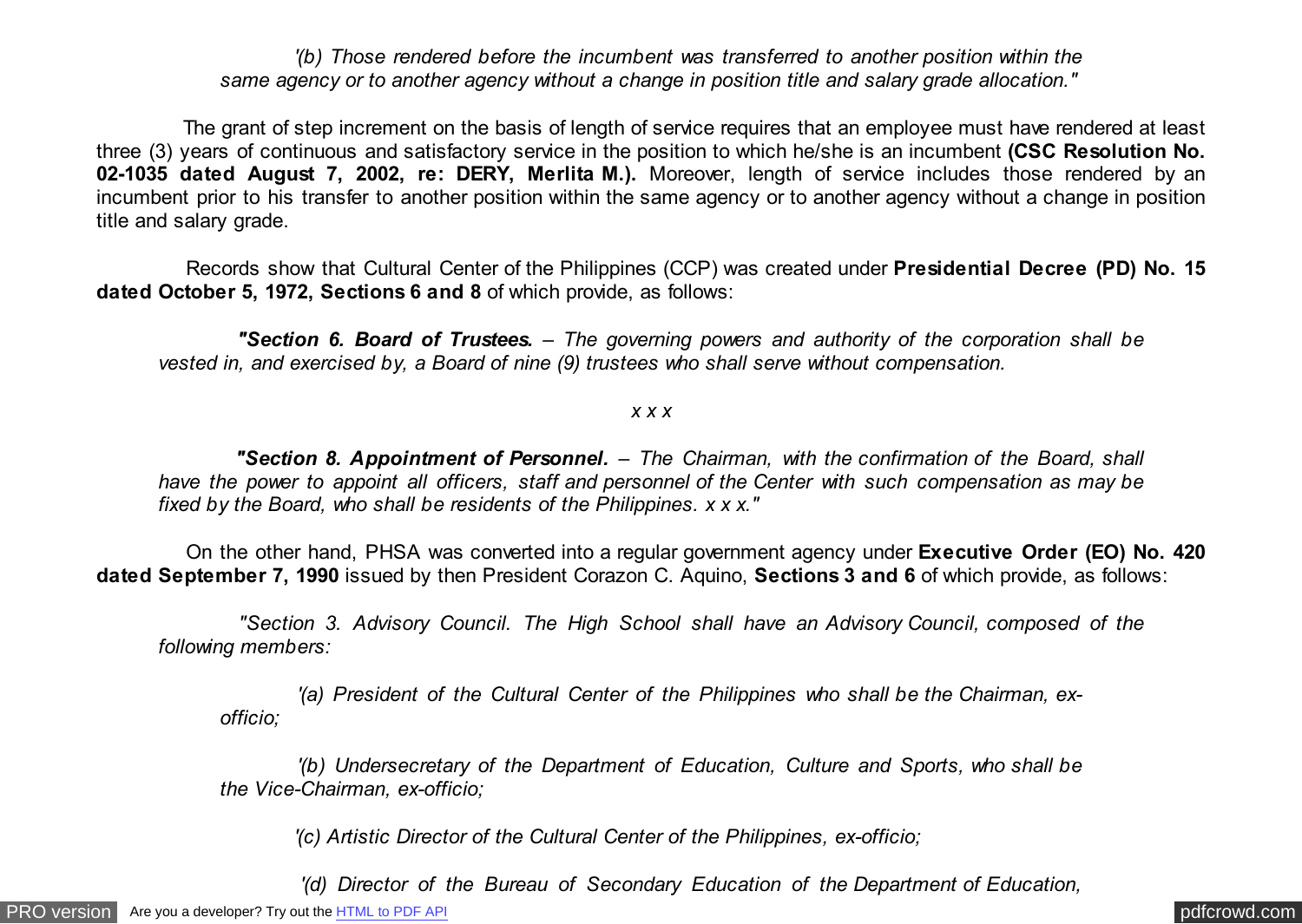*Culture and Sports, ex-officio;*

 *'(e) Director of the Philippine High School for the Arts, ex-officio;*

 *'(f) A representative from each of the fields of music, dance, theatre arts, visual arts, and literature to be appointed by the Chairman, upon recommendation of the Governing Board.*

*x x x*

 *"Section 6. Director. The day-to-day operations of the High School shall be under the supervision and control of the Director in accordance with Section 4 hereof. He shall be appointed by the Secretary of Education, Culture and Sports, upon recommendation of the Advisory Council. x x x."*

 Hence, as can be gleaned from the aforequoted provisions, it is clear that CCP and PHSA have distinct and separate juridical personalities by virtue of their respective charters. While it may be true that the appointment of the Director of PHSA needs a prior recommendation from the Advisory Council, one of the ex-officio members of which is the CCP President, it does not automatically follow that PHSA is under the organizational structure of CCP. It bears emphasis that the appointing authority of the PHSA Director is the DepEd Secretary. Also, it is explicit in PD No. 15 that in the CCP, the CCP President has no power to appoint as it is the Chairman of the CCP Board of Trustees who is accorded such power.

In this case, prior to Josef's secondment to PHSA as Director IV on January 16, 1995, he occupied the position of Division Chief III under permanent status at the CCP. That being the case, there is no doubt that Josef was only on secondment to the PHSA before he was issued a temporary appointment as Director IV in May, 1997.

 At this juncture, it bears emphasis that a seconded employee shall be on leave without pay in his mother agency for the duration of his/her secondment **(Section 6[c][viii], Rule III of CSC Memorandum Circular No. 15, s. 1999).** However, it does not follow that he/she did not render continuous service during the secondment for purposes of the grant of step increment. While it may be true that the aforequoted Joint CSC-DBM Circular is so worded that it explicitly mentions only of the term *"transferred",* it is worth stressing, however, that the same should be liberally construed to include other personnel movement like secondment as long as it does not involve a change in the subject employee's position title and salary grade.

Josef's service record at PHSA discloses, as follows:

- 1. Director IV (on secondment) January 16, 1995 to May 1, 1997
- 2. Director IV (appointment under temp. status)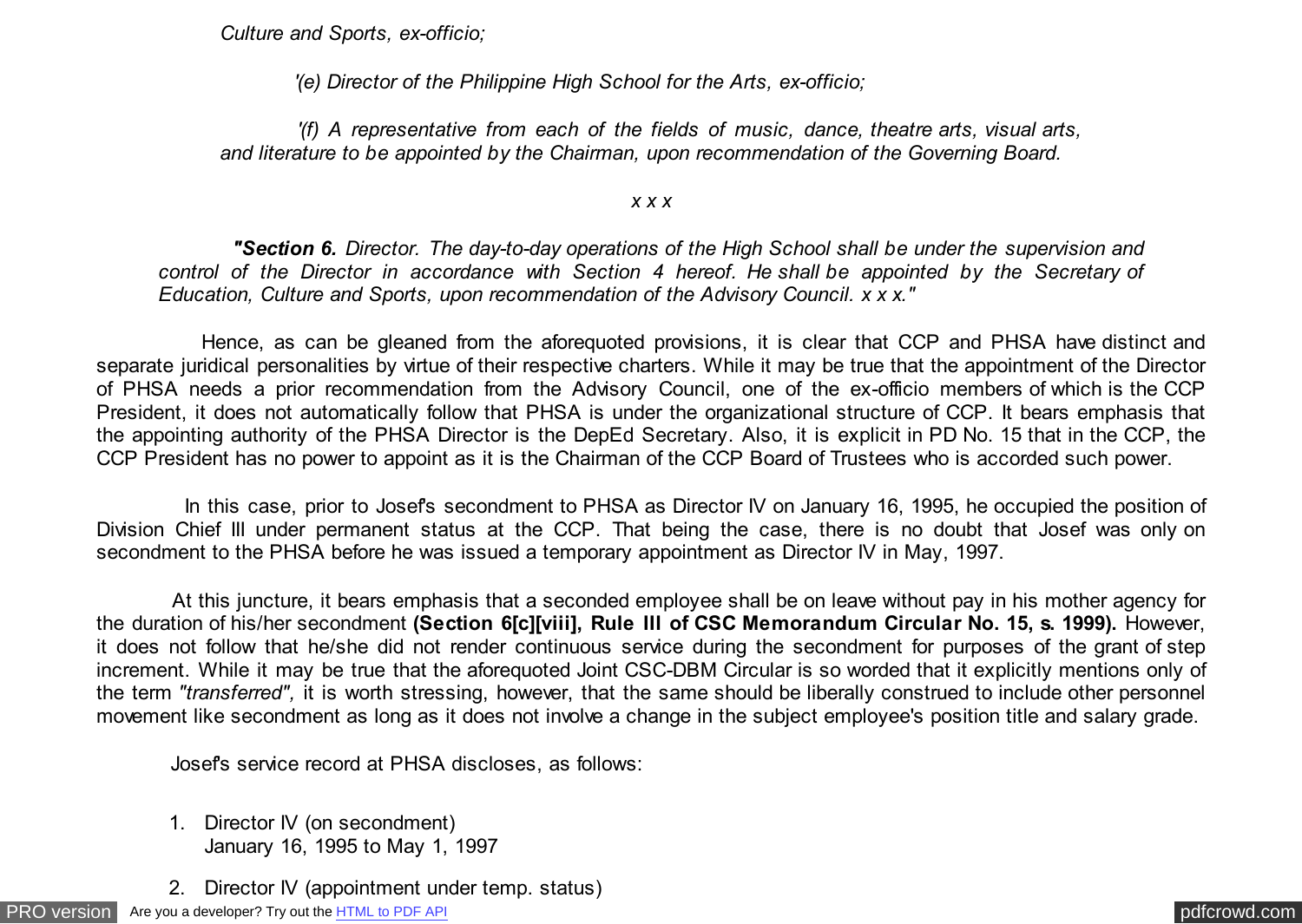May 2, 1997 to December 31, 2001

3. Resigned effective January 1, 2002

 On the basis of Josef's service record, the duration of his secondment to PHSA as Director IV thereof can not be considered in the computation of the length of service for purposes of the grant of step increment, not because there was no transfer yet, but primarily due to the fact that during the said secondment, he was an incumbent of a lower position, at the CCP i.e., Division Chief III, hence, in repugnance of **Section 2(b), Rule III, Joint CSC-DBM Circular No. 1, s. 1990**, which requires that the transfer (or secondment) as the case may be, should not involve a change in position title or salary grade.

Based on Josef's service record at PHSA, his length of service is four (4) years and eight (8) months, more or less, reckoned from the effectivity date of his appointment (transfer) to the position of Director IV. Thus, he is entitled to only one (1) step increment, notwithstanding the fact that his appointment was merely on temporary status.

 This finds support in **CSC Resolution No. 00-2837 dated December 22, 2000 re: TADIAR, Alfredo F.** which reads, as follows:

 *"Section 1 of the Joint CSC –DBM Circular No. 2, s. 1991 dated July 5, 1991, which amended Section 1, Rule I of the Joint CSC-DBM Circular No. 1, s. 1990 provides, as follows:*

 *'Section 1. These rules and regulations shall apply to all officials and employees in the national and local governments, including those in government-owned and controlled corporations with original charters, state universities and colleges, judiciary and legislature, who are appointed on a permanent status in the career and non-career service.'*

 *"A reading of the aforequoted provision reveals that the grant of step increment is no longer exclusively enjoyed by those government officials and employees who are appointed under permanent status in the career service. The said privilege has been extended to those appointed in the non-career service under the said amendatory circular."*

 Thus, all non-career officials and employees in the government shall be entitled to the grant of step increment provided they must have rendered three (3) years of continuous satisfactory service in a given position occupied as of the effectivity date of the Joint CSC-DBM Circular No. 2, s. 1991, i.e., July 5, 1991.

 **WHEREFORE,** the Commission hereby rules that the period during which Fernando Josef was on secondment shall not be considered in the computation of step increment as the same involved a change in position title and salary grade.

Quezon City, FEB 20 2003